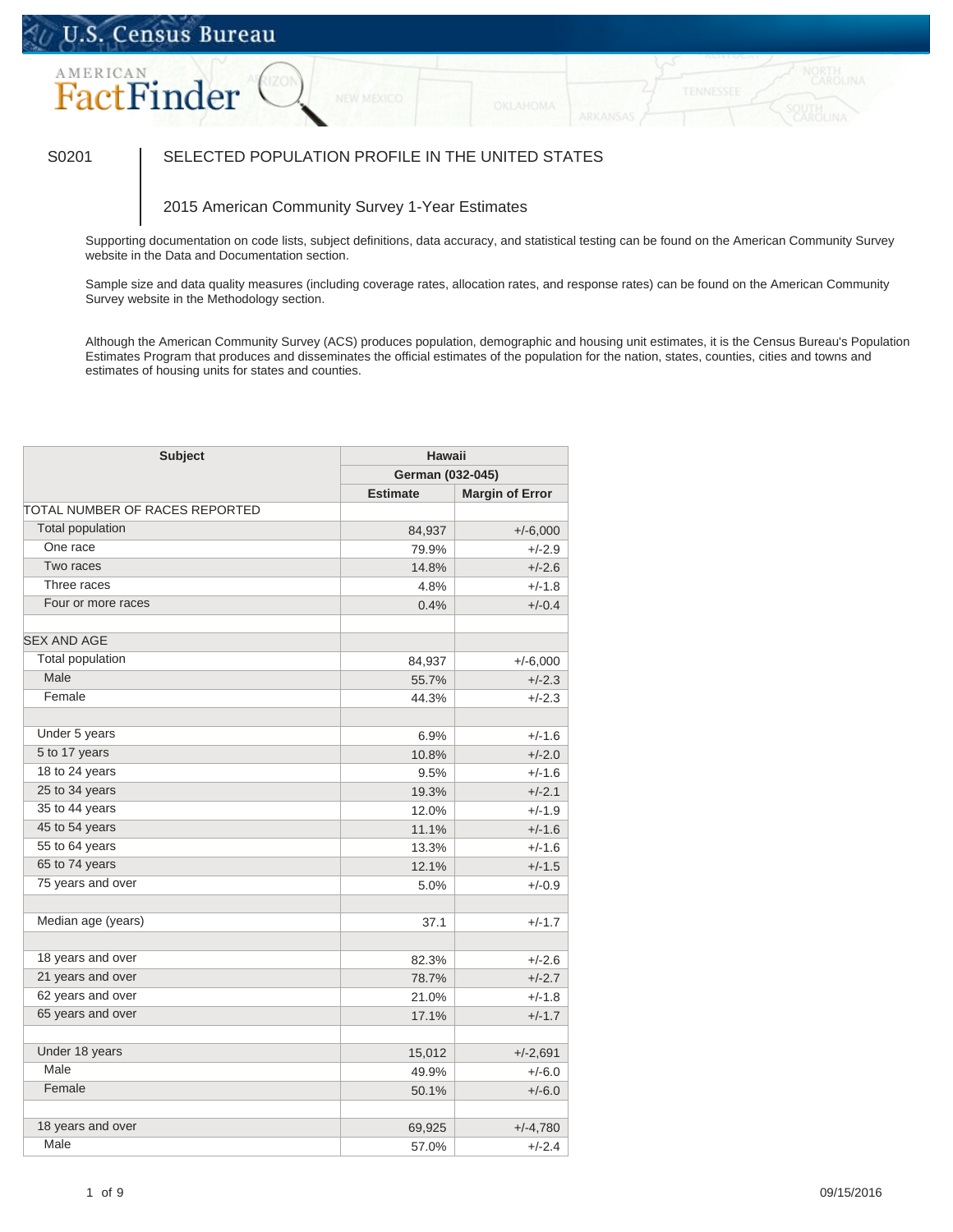| <b>Subject</b><br><b>Hawaii</b>                        |                  |                        |
|--------------------------------------------------------|------------------|------------------------|
|                                                        | German (032-045) |                        |
|                                                        | <b>Estimate</b>  | <b>Margin of Error</b> |
| Female                                                 | 43.0%            | $+/-2.4$               |
| 18 to 34 years                                         |                  |                        |
| Male                                                   | 24,535           | $+/-3.075$             |
| Female                                                 | 59.9%            | $+/-4.5$               |
|                                                        | 40.1%            | $+/-4.5$               |
| 35 to 64 years                                         | 30,899           | $+/-2,527$             |
| Male                                                   | 58.1%            | $+/-4.0$               |
| Female                                                 | 41.9%            | $+/-4.0$               |
|                                                        |                  |                        |
| 65 years and over                                      | 14,491           | $+/-1,374$             |
| Male                                                   | 49.8%            | $+/-5.1$               |
| Female                                                 | 50.2%            | $+/-5.1$               |
|                                                        |                  |                        |
| <b>RELATIONSHIP</b>                                    |                  |                        |
| Population in households                               | 82,582           | $+/-5,828$             |
| Householder or spouse                                  | 63.9%            | $+/-2.8$               |
| Child                                                  | 25.3%            | $+/-2.6$               |
| Other relatives                                        | 5.2%             | $+/-1.7$               |
| <b>Nonrelatives</b>                                    | 5.6%             | $+/-1.2$               |
| Unmarried partner                                      | 2.1%             | $+/-0.7$               |
| <b>HOUSEHOLDS BY TYPE</b>                              |                  |                        |
| Households                                             | 38,310           | $+/-2,883$             |
| Family households                                      | 65.2%            | $+/-3.2$               |
| With own children of the householder under 18          | 24.2%            | $+/-3.3$               |
| vears                                                  |                  |                        |
| Married-couple family                                  | 55.3%            | $+/-3.4$               |
| With own children of the householder under 18<br>years | 20.9%            | $+/-2.6$               |
| Female householder, no husband present, family         | 5.3%             | $+/-1.9$               |
| With own children of the householder under 18          | 1.7%             | $+/-1.1$               |
| vears<br>Nonfamily households                          |                  |                        |
| Male householder                                       | 34.8%            | $+/-3.2$               |
|                                                        | 19.8%            | $+/-3.2$               |
| Living alone                                           | 15.6%            | +/-2.7                 |
| Not living alone                                       | 4.2%             | $+/-1.5$               |
| Female householder                                     | 15.0%            | $+/-2.3$               |
| Living alone                                           | 11.0%            | $+/-1.8$               |
| Not living alone                                       | 4.0%             | $+/-1.6$               |
| Average household size                                 | 2.57             | $+/-0.14$              |
| Average family size                                    |                  |                        |
|                                                        | 3.06             | $+/-0.14$              |
| <b>MARITAL STATUS</b>                                  |                  |                        |
| Population 15 years and over                           | 71,582           | $+/-4,866$             |
| Now married, except separated                          | 54.5%            | $+/-3.3$               |
| Widowed                                                | 4.2%             | $+/-1.1$               |
| <b>Divorced</b>                                        | 11.9%            | $+/-2.1$               |
| Separated                                              | 0.7%             | $+/-0.4$               |
| Never married                                          | 28.7%            | $+/-3.0$               |
|                                                        |                  |                        |
| Male 15 years and over                                 | 40,679           | $+/-3,303$             |
| Now married, except separated                          | 55.6%            | $+/-4.2$               |
| Widowed                                                | 1.8%             | $+/-1.0$               |
| <b>Divorced</b>                                        | 8.8%             | $+/-2.8$               |
| Separated                                              | 0.7%             | $+/-0.6$               |
| Never married                                          | 33.2%            | $+/-4.2$               |
|                                                        |                  |                        |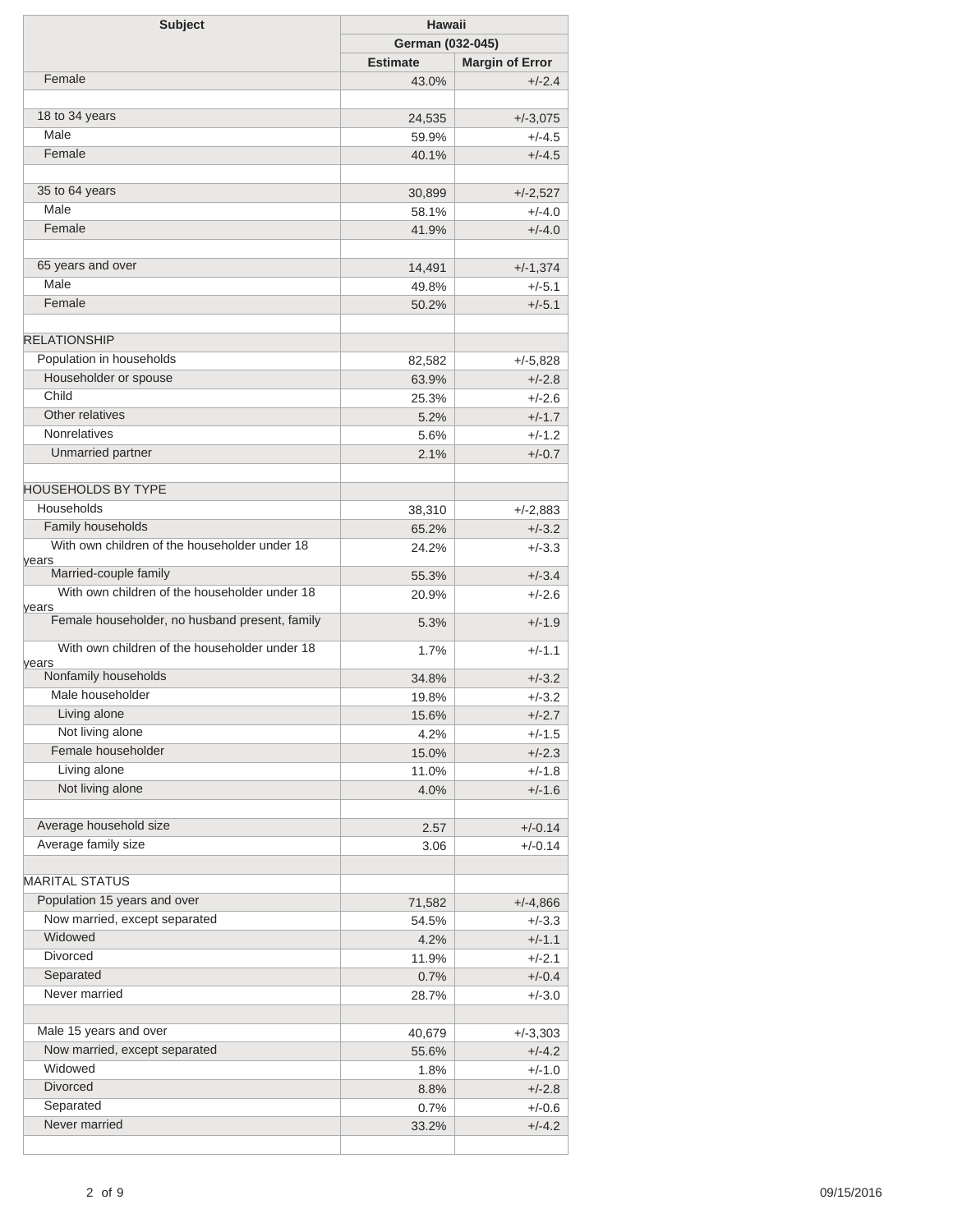| <b>Subject</b><br><b>Hawaii</b>                                       |                  |                        |  |
|-----------------------------------------------------------------------|------------------|------------------------|--|
|                                                                       | German (032-045) |                        |  |
|                                                                       | <b>Estimate</b>  | <b>Margin of Error</b> |  |
| Female 15 years and over                                              | 30,903           | $+/-2,697$             |  |
| Now married, except separated                                         | 53.1%            | $+/-4.7$               |  |
| Widowed                                                               | 7.4%             | $+/-2.3$               |  |
| <b>Divorced</b>                                                       | 16.0%            | $+/-3.4$               |  |
| Separated                                                             | 0.7%             | $+/-0.6$               |  |
| Never married                                                         | 22.8%            | $+/-4.3$               |  |
|                                                                       |                  |                        |  |
| <b>SCHOOL ENROLLMENT</b>                                              |                  |                        |  |
| Population 3 years and over enrolled in school                        | 15,824           | $+/-2,382$             |  |
| Nursery school, preschool                                             | 7.9%             | $+/-3.5$               |  |
| Kindergarten                                                          | 4.1%             | $+/-2.4$               |  |
| Elementary school (grades 1-8)                                        | 36.5%            | $+/-7.1$               |  |
| High school (grades 9-12)                                             | 14.9%            | $+/-4.6$               |  |
| College or graduate school                                            | 36.5%            | $+/-7.3$               |  |
|                                                                       |                  |                        |  |
| Male 3 years and over enrolled in school                              | 8,446            | +/-1,823               |  |
| Percent enrolled in kindergarten to grade 12                          | 52.5%            | $+/-9.5$               |  |
| Percent enrolled in college or graduate school                        | 38.4%            | $+/-10.1$              |  |
| Female 3 years and over enrolled in school                            | 7,378            | $+/-1,468$             |  |
| Percent enrolled in kindergarten to grade 12                          | 59.0%            | $+/-8.8$               |  |
| Percent enrolled in college or graduate school                        | 34.5%            | $+/-8.4$               |  |
|                                                                       |                  |                        |  |
| <b>EDUCATIONAL ATTAINMENT</b>                                         |                  |                        |  |
| Population 25 years and over                                          |                  |                        |  |
| Less than high school diploma                                         | 61,817           | +/-4,032               |  |
| High school graduate (includes equivalency)                           | 4.1%             | $+/-1.4$               |  |
| Some college or associate's degree                                    | 17.4%            | $+/-2.7$               |  |
| Bachelor's degree                                                     | 35.0%            | $+/-3.2$               |  |
| Graduate or professional degree                                       | 25.9%            | $+/-3.2$               |  |
|                                                                       | 17.6%            | $+/-2.3$               |  |
|                                                                       |                  |                        |  |
| High school graduate or higher                                        | 95.9%            | $+/-1.4$               |  |
| Male, high school graduate or higher                                  | 96.9%            | $+/-1.6$               |  |
| Female, high school graduate or higher<br>Bachelor's degree or higher | 94.6%            | $+/-2.7$               |  |
| Male, bachelor's degree or higher                                     | 43.5%            | $+/-3.4$               |  |
|                                                                       | 41.2%            | $+/-3.8$               |  |
| Female, bachelor's degree or higher                                   | 46.3%            | $+/-5.1$               |  |
|                                                                       |                  |                        |  |
| <b>FERTILITY</b>                                                      |                  |                        |  |
| Women 15 to 50 years                                                  | 17,195           | $+/-2,155$             |  |
| Women 15 to 50 years who had a birth in the past 12<br>months         | 1,110            | $+/-494$               |  |
| Unmarried women 15 to 50 years who had a birth in                     | N                | N                      |  |
| the past 12 months                                                    |                  |                        |  |
| As a percent of all women with a birth in the past<br>12 months       | N                | N                      |  |
|                                                                       |                  |                        |  |
| RESPONSIBILITY FOR GRANDCHILDREN UNDER 18                             |                  |                        |  |
| <b>YEARS</b>                                                          |                  |                        |  |
| Population 30 years and over                                          | 52,193           | $+/-3,340$             |  |
| Grandparents living with grandchild(ren)                              | 2.9%             | $+/-1.0$               |  |
| Grandparents responsible for grandchildren as a                       | 23.3%            | $+/-13.3$              |  |
| percentage of living with grandchildren                               |                  |                        |  |
| VETERAN STATUS                                                        |                  |                        |  |
| Civilian population 18 years and over                                 |                  |                        |  |
| Civilian veteran                                                      | 64,063           | +/-4,511               |  |
|                                                                       | 15.9%            | $+/-2.3$               |  |
| <b>DISABILITY STATUS</b>                                              |                  |                        |  |
| Total civilian noninstitutionalized population                        |                  |                        |  |
| With a disability                                                     | 78,558           | $+/-5,778$             |  |
|                                                                       | $9.2\%$          | $+/-1.5$               |  |
|                                                                       |                  |                        |  |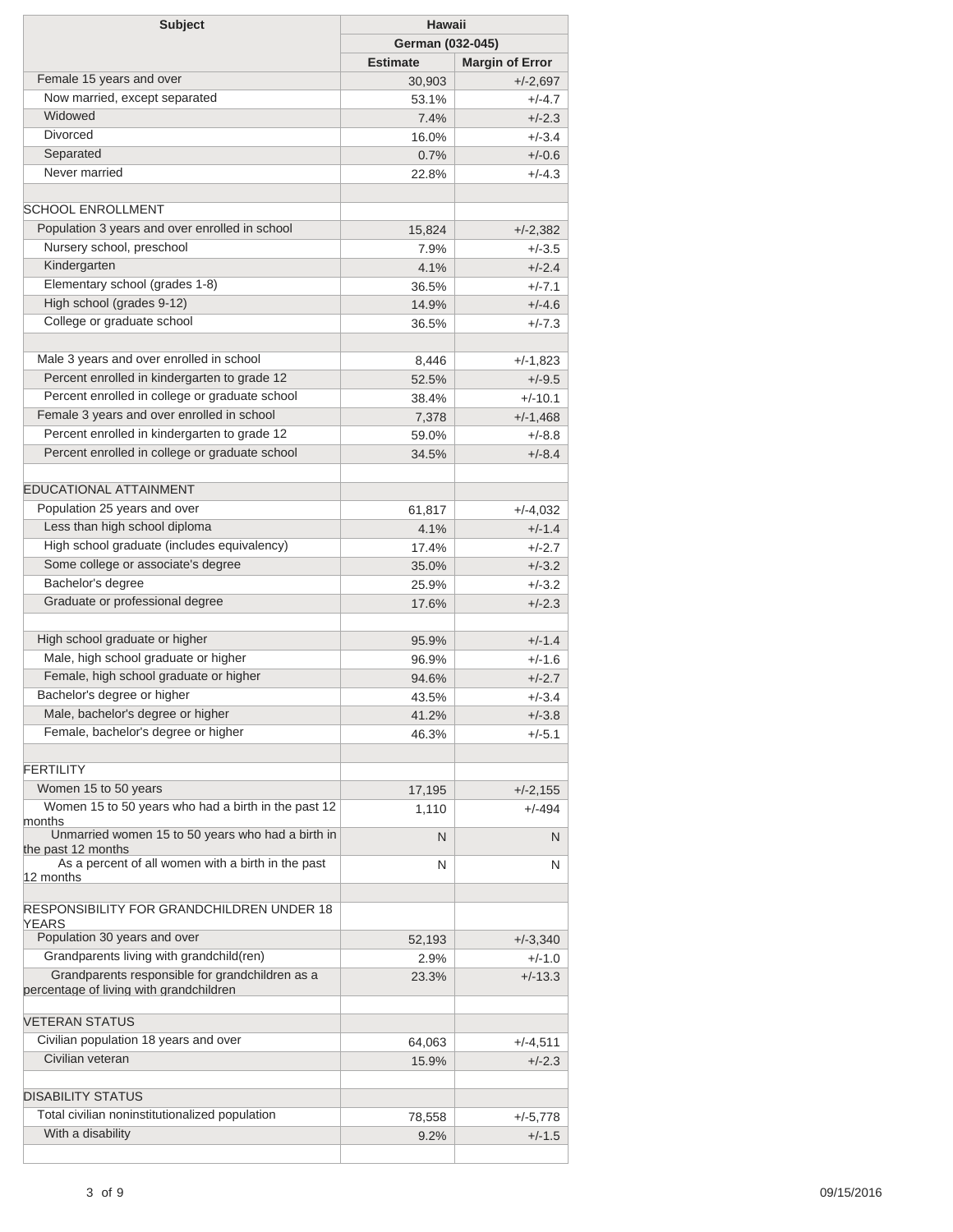| <b>Subject</b>                                                 | Hawaii           |                        |
|----------------------------------------------------------------|------------------|------------------------|
|                                                                | German (032-045) |                        |
|                                                                | <b>Estimate</b>  | <b>Margin of Error</b> |
| Civilian noninstitutionalized population under 18 years        | 15,012           | $+/-2,691$             |
| With a disability                                              | 2.1%             | $+/-1.7$               |
| Civilian noninstitutionalized population 18 to 64 years        | 49,056           | $+/-4,141$             |
| With a disability                                              | 6.3%             | $+/-1.7$               |
| Civilian noninstitutionalized population 65 years and          |                  |                        |
| older<br>With a disability                                     | 14,490           | $+/-1,374$             |
|                                                                | 26.4%            | +/-4.7                 |
| RESIDENCE 1 YEAR AGO                                           |                  |                        |
| Population 1 year and over                                     | 83,239           | $+/-5,695$             |
| Same house                                                     | 77.8%            | $+/-3.1$               |
| Different house in the U.S.                                    | 19.8%            | $+/-2.8$               |
| Same county                                                    | 10.5%            | $+/-2.4$               |
| Different county                                               | 9.3%             | $+/-2.1$               |
| Same state                                                     | 0.7%             | $+/-0.6$               |
| Different state                                                | 8.6%             | $+/-2.1$               |
| Ahroad                                                         | 2.4%             | $+/-1.4$               |
| PLACE OF BIRTH, CITIZENSHIP STATUS AND YEAR<br><b>OF ENTRY</b> |                  |                        |
| <b>Native</b>                                                  | 81,529           | $+/-5,968$             |
| Male                                                           | 56.6%            | $+/-2.3$               |
| Female                                                         | 43.4%            | $+/-2.3$               |
| Foreign born                                                   | 3,408            | $+/-844$               |
| Male                                                           | 35.1%            | $+/-12.6$              |
| Female                                                         | 64.9%            | $+/-12.6$              |
| Foreign born; naturalized U.S. citizen                         | 1,508            | $+/-468$               |
| Male                                                           | 41.6%            | $+/-16.2$              |
| Female                                                         | 58.4%            | $+/-16.2$              |
|                                                                |                  |                        |
| Foreign born; not a U.S. citizen                               | 1,900            | $+/-728$               |
| Male                                                           | 29.9%            | $+/-17.6$              |
| Female                                                         | 70.1%            | $+/-17.6$              |
| Population born outside the United States                      | 3,408            | $+/-844$               |
| Entered 2010 or later                                          | 29.8%            | $+/-12.0$              |
| Entered 2000 to 2009                                           | 1.8%             | $+/-2.2$               |
| Entered before 2000                                            | 68.3%            | $+/-11.8$              |
| WORLD REGION OF BIRTH OF FOREIGN BORN                          |                  |                        |
| Foreign-born population excluding population born at           |                  | $+/-844$               |
| sea                                                            | 3,408            |                        |
| Europe                                                         | 79.5%            | +/-10.1                |
| Asia                                                           | 1.6%             | $+/-2.3$               |
| Africa                                                         | 2.8%             | $+/-4.6$               |
| Oceania                                                        | 4.4%             | $+/-3.6$               |
| Latin America                                                  | 7.5%             | $+/-7.0$               |
| Northern America                                               | 4.2%             | $+/-4.3$               |
| LANGUAGE SPOKEN AT HOME AND ABILITY TO<br><b>SPEAK ENGLISH</b> |                  |                        |
| Population 5 years and over                                    | 79,117           | $+/-5,276$             |
| English only                                                   | 94.2%            | $+/-1.5$               |
| Language other than English                                    | 5.8%             | $+/-1.5$               |
| Speak English less than "very well"                            | 2.2%             | $+/-1.0$               |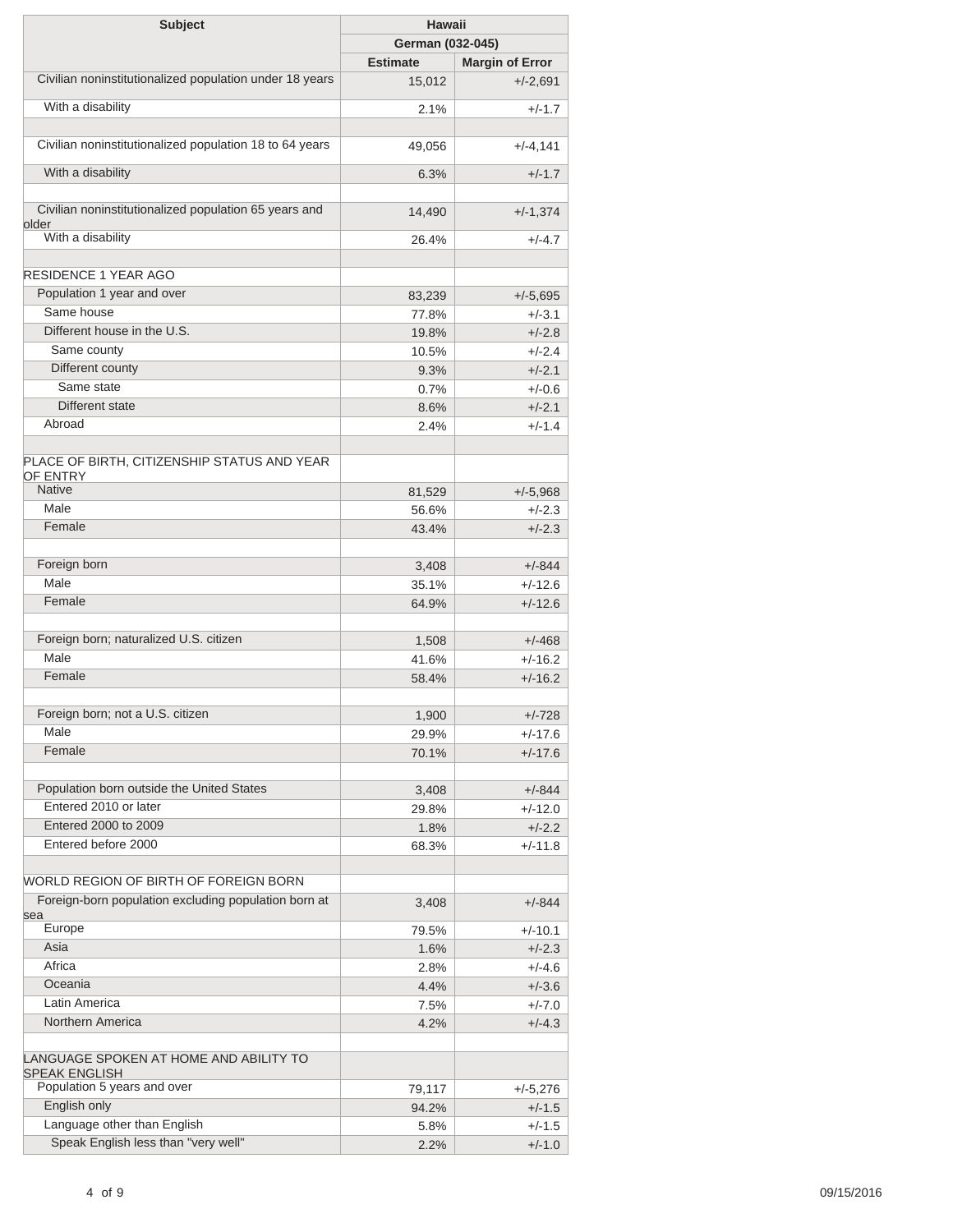| <b>Subject</b>                                                  | <b>Hawaii</b>    |                        |
|-----------------------------------------------------------------|------------------|------------------------|
|                                                                 | German (032-045) |                        |
|                                                                 | <b>Estimate</b>  | <b>Margin of Error</b> |
|                                                                 |                  |                        |
| <b>EMPLOYMENT STATUS</b>                                        |                  |                        |
| Population 16 years and over<br>In labor force                  | 70,615           | $+/-4,846$             |
|                                                                 | 70.5%            | $+/-2.3$               |
| Civilian labor force                                            | 62.2%            | $+/-2.4$               |
| Employed                                                        | 59.1%            | $+/-2.2$               |
| Unemployed                                                      | 3.0%             | $+/-1.1$               |
| <b>Unemployment Rate</b><br><b>Armed Forces</b>                 | 4.9%             | $+/-1.7$               |
| Not in labor force                                              | 8.3%             | $+/-1.4$               |
|                                                                 | 29.5%            | $+/-2.3$               |
| Females 16 years and over                                       | 30,578           | $+/-2,673$             |
| In labor force                                                  | 58.9%            | $+/-4.0$               |
| Civilian labor force                                            | 57.5%            | $+/-4.0$               |
| Employed                                                        | 54.0%            | $+/-3.7$               |
| Unemployed                                                      | 3.6%             | $+/-1.7$               |
| <b>Unemployment Rate</b>                                        | 6.2%             | $+/-2.8$               |
|                                                                 |                  |                        |
| COMMUTING TO WORK                                               |                  |                        |
| Workers 16 years and over                                       | 47,041           | $+/-4,033$             |
| Car, truck, or van - drove alone                                | 67.8%            | $+/-3.6$               |
| Car, truck, or van - carpooled                                  | 11.4%            | $+/-3.1$               |
| Public transportation (excluding taxicab)                       | 2.9%             | $+/-1.4$               |
| Walked                                                          | 3.8%             | $+/-1.4$               |
| Other means                                                     | 6.0%             | $+/-2.0$               |
| Worked at home                                                  | 8.1%             | $+/-2.2$               |
| Mean travel time to work (minutes)                              | 24.0             | $+/-1.4$               |
| <b>OCCUPATION</b>                                               |                  |                        |
| Civilian employed population 16 years and over                  | 41,758           | $+/-3,695$             |
| Management, business, science, and arts                         | 43.4%            | $+/-3.7$               |
| occupations                                                     |                  |                        |
| Service occupations                                             | 22.5%            | $+/-3.5$               |
| Sales and office occupations                                    | 17.0%            | $+/-3.1$               |
| Natural resources, construction, and maintenance<br>occupations | 10.5%            | $+/-3.2$               |
| Production, transportation, and material moving                 | 6.5%             | $+/-1.9$               |
| occupations                                                     |                  |                        |
| Male civilian employed population 16 years and over             | 25,250           | $+/-2,708$             |
|                                                                 |                  |                        |
| Management, business, science, and arts<br>occupations          | 39.5%            | $+/-5.1$               |
| Service occupations                                             | 20.6%            | $+/-4.8$               |
| Sales and office occupations                                    | 14.1%            | $+/-3.7$               |
| Natural resources, construction, and maintenance                | 17.1%            | $+/-5.2$               |
| occupations<br>Production, transportation, and material moving  | 8.6%             | $+/-2.7$               |
| occupations                                                     |                  |                        |
|                                                                 |                  |                        |
| Female civilian employed population 16 years and<br>over        | 16,508           | $+/-1,940$             |
| Management, business, science, and arts                         | 49.4%            | $+/-6.1$               |
| occupations<br>Service occupations                              | 25.4%            | $+/-5.8$               |
| Sales and office occupations                                    | 21.5%            | $+/-5.3$               |
| Natural resources, construction, and maintenance                | 0.4%             | $+/-0.4$               |
| occupations                                                     |                  |                        |
| Production, transportation, and material moving<br>occupations  | 3.3%             | $+/-2.2$               |
|                                                                 |                  |                        |
| <b>INDUSTRY</b>                                                 |                  |                        |
| Civilian employed population 16 years and over                  | 41,758           | $+/-3,695$             |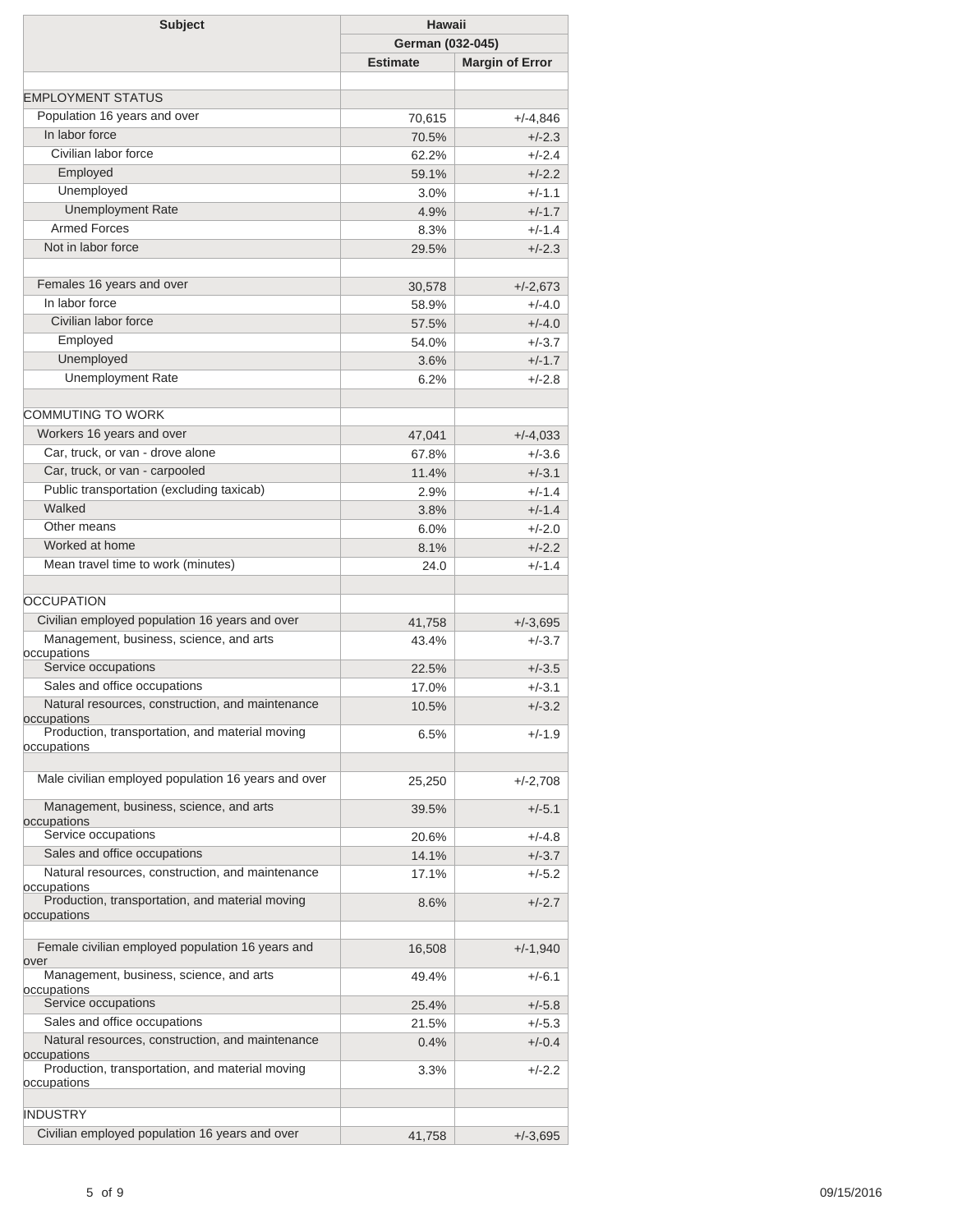| <b>Hawaii</b><br><b>Subject</b>                                                                  |                  |                        |
|--------------------------------------------------------------------------------------------------|------------------|------------------------|
|                                                                                                  | German (032-045) |                        |
|                                                                                                  | <b>Estimate</b>  | <b>Margin of Error</b> |
| Agriculture, forestry, fishing and hunting, and mining                                           | 0.8%             | $+/-0.6$               |
| Construction                                                                                     | 8.9%             | $+/-3.2$               |
| Manufacturing                                                                                    | $3.6\%$          | $+/-1.6$               |
| Wholesale trade                                                                                  | 1.7%             | $+/-1.2$               |
| Retail trade                                                                                     | 7.4%             | $+/-2.4$               |
| Transportation and warehousing, and utilities                                                    | 4.8%             | $+/-1.6$               |
| Information                                                                                      | 1.1%             | $+/-0.7$               |
| Finance and insurance, and real estate and rental                                                | 7.6%             | $+/-2.4$               |
| and leasing<br>Professional, scientific, and management, and                                     | 13.8%            | $+/-2.9$               |
| administrative and waste management services<br>Educational services, and health care and social | 22.1%            | $+/-3.4$               |
| assistance<br>Arts, entertainment, and recreation, and                                           |                  |                        |
| accommodation and food services                                                                  | 13.7%            | $+/-3.2$               |
| Other services (except public administration)                                                    | 6.0%             | $+/-2.4$               |
| Public administration                                                                            | 8.6%             | $+/-2.1$               |
|                                                                                                  |                  |                        |
| <b>CLASS OF WORKER</b>                                                                           |                  |                        |
| Civilian employed population 16 years and over                                                   | 41,758           | $+/-3,695$             |
| Private wage and salary workers                                                                  | 66.3%            | $+/-3.6$               |
| Government workers                                                                               | 21.3%            | $+/-3.2$               |
| Self-employed workers in own not incorporated                                                    | 12.3%            | $+/-3.0$               |
| business                                                                                         |                  |                        |
| Unpaid family workers                                                                            | 0.1%             | $+/-0.1$               |
| INCOME IN THE PAST 12 MONTHS (IN 2015<br>INFLATION-ADJUSTED DOLLARS)<br>Households               |                  |                        |
| Median household income (dollars)                                                                | 38,310           | $+/-2,883$             |
| With earnings                                                                                    | 76,220           | $+/-5,809$             |
|                                                                                                  | 83.2%            | $+/-2.5$               |
| Mean earnings (dollars)                                                                          | 87,215           | $+/-5,028$             |
| With Social Security income                                                                      | 31.0%            | $+/-3.3$               |
| Mean Social Security income (dollars)                                                            | 17,897           | $+/-1.524$             |
| With Supplemental Security Income                                                                | $2.2\%$          | $+/-1.2$               |
| Mean Supplemental Security Income (dollars)                                                      | 10,650           | $+/-5.240$             |
| With cash public assistance income                                                               | 2.0%             | $+/-1.0$               |
| Mean cash public assistance income (dollars)                                                     | 3,358            | $+/-1,361$             |
| With retirement income                                                                           | 17.6%            | $+/-2.5$               |
| Mean retirement income (dollars)                                                                 | 30,641           | $+/-3,663$             |
| With Food Stamp/SNAP benefits                                                                    | 9.0%             | $+/-2.4$               |
| Families                                                                                         | 24,963           | $+/-2,277$             |
| Median family income (dollars)                                                                   | 85,530           | $+/-7,628$             |
| Married-couple family                                                                            | 84.9%            | $+/-4.2$               |
| Median income (dollars)                                                                          | 93,315           | $+/-9,129$             |
| Male householder, no spouse present, family                                                      | 6.9%             | $+/-3.2$               |
| Median income (dollars)                                                                          | 41,623           | $+/-3,586$             |
| Female householder, no husband present, family                                                   | 8.2%             | $+/-2.9$               |
| Median income (dollars)                                                                          | 49,272           | $+/-37,343$            |
| Individuals                                                                                      | 84,937           | $+/-6,000$             |
| Per capita income (dollars)                                                                      | 40,319           | $+/-2,488$             |
| With earnings for full-time, year-round workers:                                                 |                  |                        |
| Male                                                                                             | 25,310           | $+/-2,632$             |
| Female                                                                                           | 10,820           | $+/-1,610$             |
| Mean earnings (dollars) for full-time, year-round<br>workers:                                    |                  |                        |
| Male                                                                                             | 68,621           | +/-5,071               |
| Female                                                                                           | 58,029           | $+/-6,230$             |
| Median earnings (dollars) full-time, year-round<br>workers:                                      |                  |                        |
| Male                                                                                             | 52,581           | $+/-8,132$             |
| Female                                                                                           | 47,422           | $+/-5,949$             |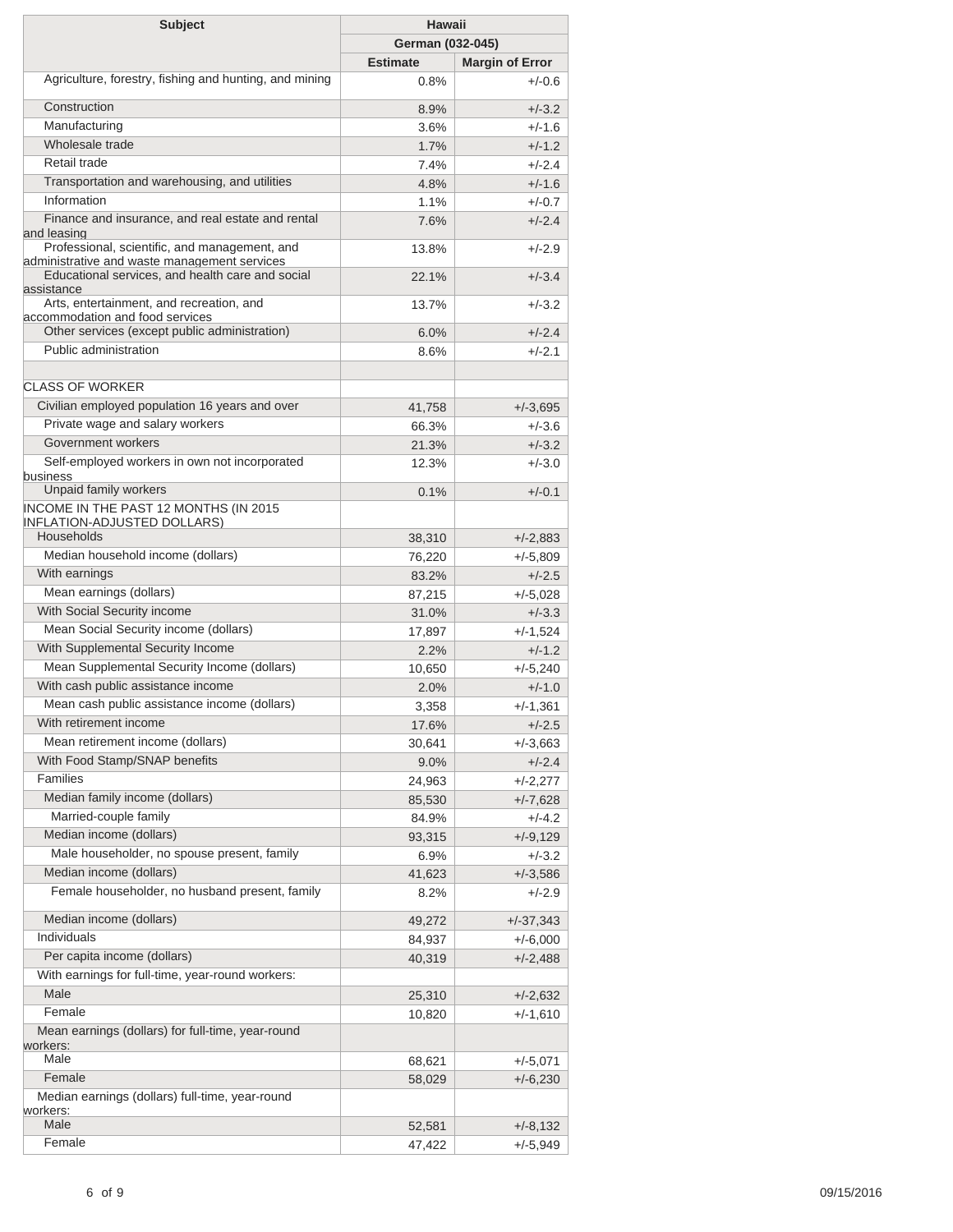| <b>Hawaii</b><br><b>Subject</b><br>German (032-045)                        |                 |                        |
|----------------------------------------------------------------------------|-----------------|------------------------|
|                                                                            | <b>Estimate</b> | <b>Margin of Error</b> |
| HEALTH INSURANCE COVERAGE                                                  |                 |                        |
| Civilian noninstitutionalized population                                   | 78,558          | $+/-5,778$             |
| With private health insurance                                              |                 |                        |
| With public coverage                                                       | 81.3%           | $+/-2.7$               |
| No health insurance coverage                                               | 29.5%           | $+/-2.8$               |
| POVERTY RATES FOR FAMILIES AND PEOPLE FOR                                  | 3.2%            | $+/-1.4$               |
| WHOM POVERTY STATUS IS DETERMINED<br>All families                          | 6.0%            | $+/-2.5$               |
| With related children of the householder under 18                          | 10.1%           | $+/-5.2$               |
| vears<br>With related children of the householder under 5                  | N               | N                      |
| years only                                                                 |                 |                        |
| Married-couple family<br>With related children of the householder under 18 | 3.1%            | $+/-1.5$               |
| years                                                                      | 2.8%            | $+/-1.8$               |
| With related children of the householder under 5<br>years only             | N               | N                      |
| Female householder, no husband present, family                             | 32.1%           | $+/-19.4$              |
| With related children of the householder under 18<br>vears                 | 52.7%           | $+/-23.4$              |
| With related children of the householder under 5                           | N               | N                      |
| years only<br>All people                                                   | 8.7%            | $+/-2.1$               |
| Under 18 years                                                             | 13.6%           | $+/-6.6$               |
| Related children of the householder under 18 years                         | 13.4%           | $+/-6.7$               |
|                                                                            |                 |                        |
| Related children of the householder under 5 years                          | 4.5%            | $+/-6.2$               |
| Related children of the householder 5 to 17 years                          | 19.0%           | $+/-9.7$               |
| 18 years and over                                                          | 7.6%            | $+/-1.8$               |
| 18 to 64 years                                                             | 8.2%            | $+/-2.1$               |
| 65 years and over                                                          | 5.5%            | $+/-2.7$               |
| People in families                                                         | 6.6%            | $+/-2.4$               |
| Unrelated individuals 15 years and over                                    | 16.4%           | $+/-4.2$               |
| <b>HOUSING TENURE</b>                                                      |                 |                        |
| Occupied housing units                                                     | 38,310          | $+/-2,883$             |
| Owner-occupied housing units                                               | 50.6%           | $+/-3.9$               |
| Renter-occupied housing units                                              | 49.4%           | $+/-3.9$               |
| Average household size of owner-occupied unit                              | 2.68            | $+/-0.18$              |
| Average household size of renter-occupied unit                             | 2.46            | $+/-0.22$              |
| UNITS IN STRUCTURE                                                         |                 |                        |
| Occupied housing units                                                     | 38,310          | $+/-2,883$             |
| 1-unit, detached or attached                                               | 63.1%           | $+/-4.3$               |
| 2 to 4 units                                                               | 8.4%            | $+/-2.4$               |
| 5 or more units                                                            | 27.9%           | $+/-4.2$               |
| Mobile home, boat, RV, van, etc.                                           | 0.7%            | $+/-0.8$               |
| YEAR STRUCTURE BUILT                                                       |                 |                        |
| Occupied housing units                                                     |                 |                        |
| Built 2014 or later                                                        | 38,310          | $+/-2,883$             |
| Built 2010 to 2013                                                         | $0.8\%$         | $+/-0.7$               |
|                                                                            | 4.1%            | $+/-1.5$               |
| Built 2000 to 2009                                                         | 16.9%           | $+/-2.9$               |
| Built 1980 to 1999                                                         | 31.8%           | $+/-3.8$               |
| Built 1960 to 1979                                                         | 32.7%           | $+/-3.9$               |
| Built 1940 to 1959                                                         | 10.0%           | $+/-2.3$               |
| Built 1939 or earlier                                                      | 3.7%            | $+/-1.3$               |
| <b>VEHICLES AVAILABLE</b>                                                  |                 |                        |
| Occupied housing units                                                     | 38,310          | +/-2,883               |
| None                                                                       | 6.5%            | $+/-2.2$               |
| 1 or more                                                                  | 93.5%           | $+/-2.2$               |
| HOUSE HEATING FUEL                                                         |                 |                        |
| Occupied housing units                                                     | 38,310          | +/-2,883               |
| Gas                                                                        | 1.9%            | $+/-0.9$               |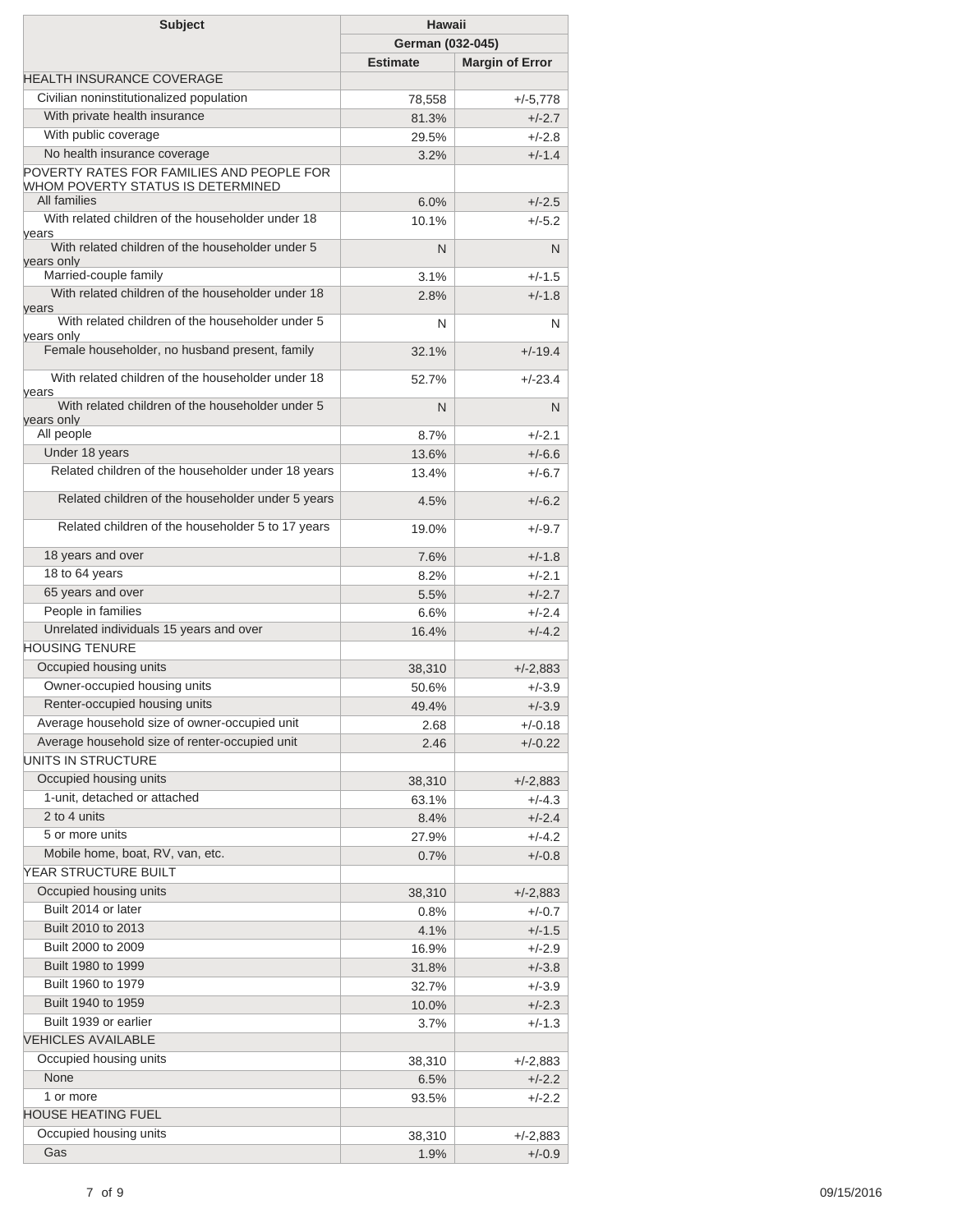| <b>Subject</b>                                                                               | Hawaii           |                        |
|----------------------------------------------------------------------------------------------|------------------|------------------------|
|                                                                                              | German (032-045) |                        |
|                                                                                              | <b>Estimate</b>  | <b>Margin of Error</b> |
| Electricity                                                                                  | 23.2%            | $+/-3.4$               |
| All other fuels                                                                              | 4.1%             | $+/-1.4$               |
| No fuel used                                                                                 | 70.8%            | $+/-3.6$               |
| <b>SELECTED CHARACTERISTICS</b>                                                              |                  |                        |
| Occupied housing units                                                                       | 38,310           | $+/-2,883$             |
| No telephone service available                                                               | 2.4%             | $+/-1.0$               |
| 1.01 or more occupants per room                                                              | 6.4%             | $+/-2.4$               |
| SELECTED MONTHLY OWNER COSTS AS A<br>PERCENTAGE OF HOUSEHOLD INCOME IN THE<br>PAST 12 MONTHS |                  |                        |
| Housing units with a mortgage (excluding units where<br>SMOC cannot be computed)             | 13,605           | $+/-1,633$             |
| Less than 30 percent                                                                         | 58.9%            | $+/-7.2$               |
| 30 percent or more                                                                           | 41.1%            | $+/-7.2$               |
| <b>OWNER CHARACTERISTICS</b>                                                                 |                  |                        |
| Owner-occupied housing units                                                                 | 19,403           | $+/-1,768$             |
| Median value (dollars)                                                                       | 553,000          | $+/-45,271$            |
| Median selected monthly owner costs with a<br>mortgage (dollars)                             | 2,428            | $+/-203$               |
| Median selected monthly owner costs without a<br>mortgage (dollars)                          | 496              | $+/-76$                |
| GROSS RENT AS A PERCENTAGE OF HOUSEHOLD<br><b>INCOME IN THE PAST 12 MONTHS</b>               |                  |                        |
| Occupied units paying rent (excluding units where<br><b>GRAPI</b> cannot be computed)        | 17,527           | $+/-2,277$             |
| Less than 30 percent                                                                         | 41.4%            | $+/-5.8$               |
| 30 percent or more                                                                           | 58.6%            | $+/-5.8$               |
| <b>GROSS RENT</b>                                                                            |                  |                        |
| Occupied units paying rent                                                                   | 18,042           | $+/-2,287$             |
| Median gross rent (dollars)                                                                  | 1,907            | $+/-184$               |
| <b>COMPUTERS AND INTERNET USE</b>                                                            |                  |                        |
| <b>Total households</b>                                                                      | 38,310           | $+/-2,883$             |
| With a computer                                                                              | 93.4%            | $+/-1.9$               |
| With a broadband Internet subscription                                                       | 86.3%            | $+/-2.3$               |

Data are based on a sample and are subject to sampling variability. The degree of uncertainty for an estimate arising from sampling variability is represented through the use of a margin of error. The value shown here is the 90 percent margin of error. The margin of error can be interpreted roughly as providing a 90 percent probability that the interval defined by the estimate minus the margin of error and the estimate plus the margin of error (the lower and upper confidence bounds) contains the true value. In addition to sampling variability, the ACS estimates are subject to nonsampling error (for a discussion of nonsampling variability, see Accuracy of the Data). The effect of nonsampling error is not represented in these tables.

Data for the households, families, occupied housing units, owner-occupied housing units, and renter-occupied housing units lines refer to the specified race, Hispanic or Latino, American Indian or Alaska Native, or ancestry of the householder shown in the table. Data in the "Total population" column are shown regardless of the race, Hispanic or Latino, American Indian or Alaska Native, or ancestry of the person.

Due to methodological changes to data collection that began in data year 2013, comparisons of language estimates from that point to estimates from 2013 forward should be made with caution. For more information, see: Language User Note.

The Census Bureau introduced a new set of disability questions in the 2008 ACS questionnaire. Accordingly, comparisons of disability data from 2008 or later with data from prior years are not recommended. For more information on these questions and their evaluation in the 2006 ACS Content Test, see the Evaluation Report Covering Disability.

Employment and unemployment estimates may vary from the official labor force data released by the Bureau of Labor Statistics because of differences in survey design and data collection. For guidance on differences in employment and unemployment estimates from different sources go to Labor Force Guidance.

Industry codes are 4-digit codes and are based on the North American Industry Classification System 2012. The Industry categories adhere to the guidelines issued in Clarification Memorandum No. 2, "NAICS Alternate Aggregation Structure for Use By U.S. Statistical Agencies," issued by the Office of Management and Budget.